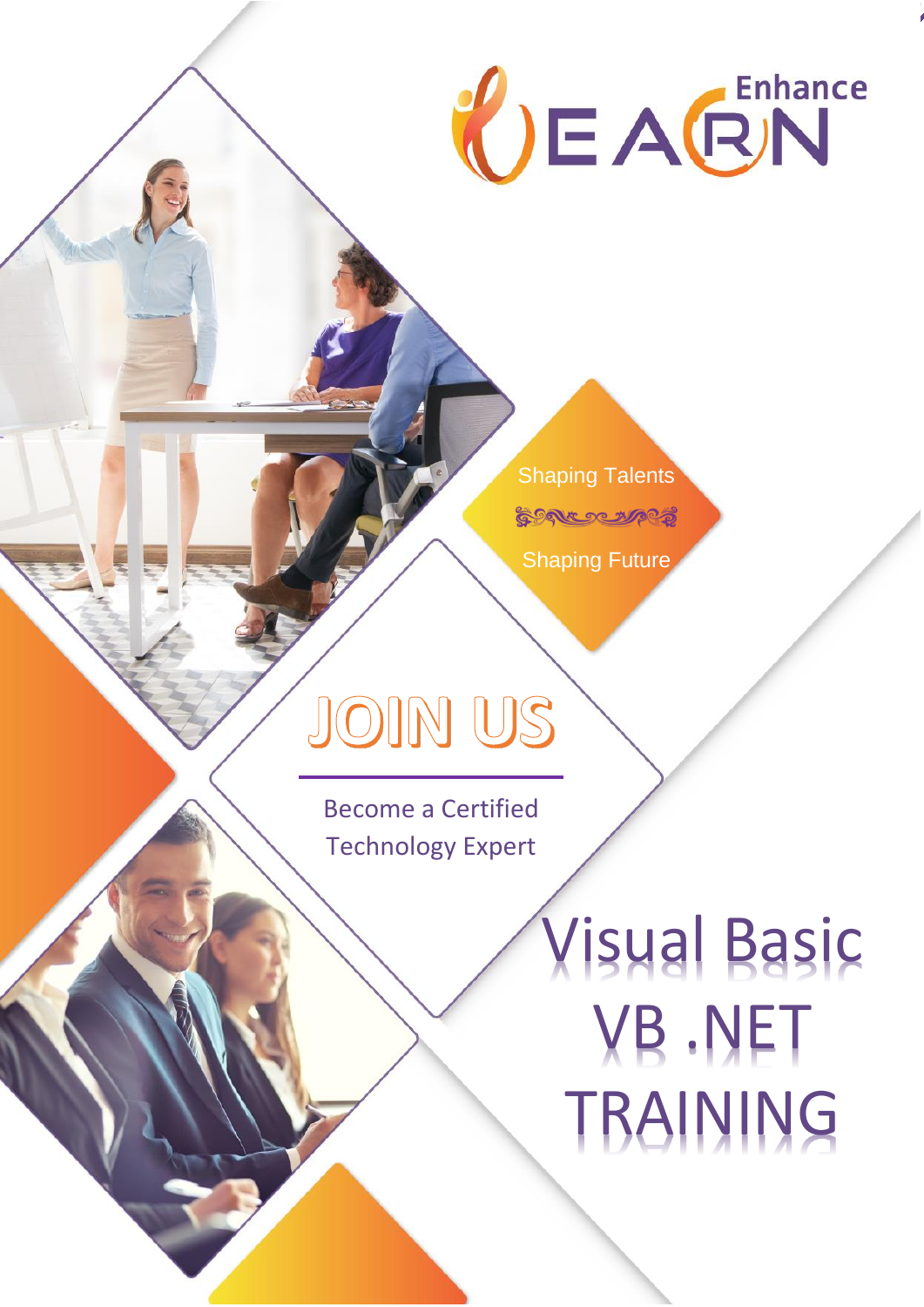



# Visual Basic VB .NET Training

### About EnhanceLearn

EnhanceLearn offers you a complete career transition by providing training and placement programs for Students and Jobseekers looking for a Career Success. We provide best IT training and certification courses which is taken by professional certified experts. The training modules are designed as per the market requirement so that it helps student to conquer the Career Job Market and achieve their career goals with our placement assistance.



## About the Visual Basic VB .NET Training Course

EnhanceLearn offers VB.NET training courses which provide an overview of Visual Basic, including navigating Visual Studio, understanding objects, priorities, methods and collections. Understanding event-driven programming is important, including building an event example project and keeping event names current. Visual Basic .NET is a multi-paradigm, high level programming language used to write server side code for the website. We also offers real-world insights through a complete hands-on experience. Get trained by EnhanceLearn to become a certified .NET Developer.

# Why take Visual Basic VB .NET Training Course?

Over the years, .Net has enhanced the capabilities of the development environment. By adding new technologies which are making the development easy and also providing dynamic functionality

Developers are in high demand thanks to the increasing popularity of e-commerce and mobile devices

The job growth is predicted to be 27% that is much faster than average.

According to indeed.com, the average salary for a .NET Developer is \$91,696 per year in the US.

VB.NET is a powerful framework and is usually found across most Windows devices nowadays. It's a Microsoft object-oriented programming (OOP) language. It evolved from Visual Basic 6 to meet an increasing need for easy web-services and web development.

VB.Net was designed to take advantage of the .NET framework-based classes and run-time environment. It is a really good language for writing small programs. It provides you enormous graphic capabilities and also its heavy libraries makes you work like a child programmer.

Fast-track your career to take on more lucrative job roles and take your career to the next level.

If you are interested in joining EnhanceLearn's best Training and Placement Program team, please reach our team here: